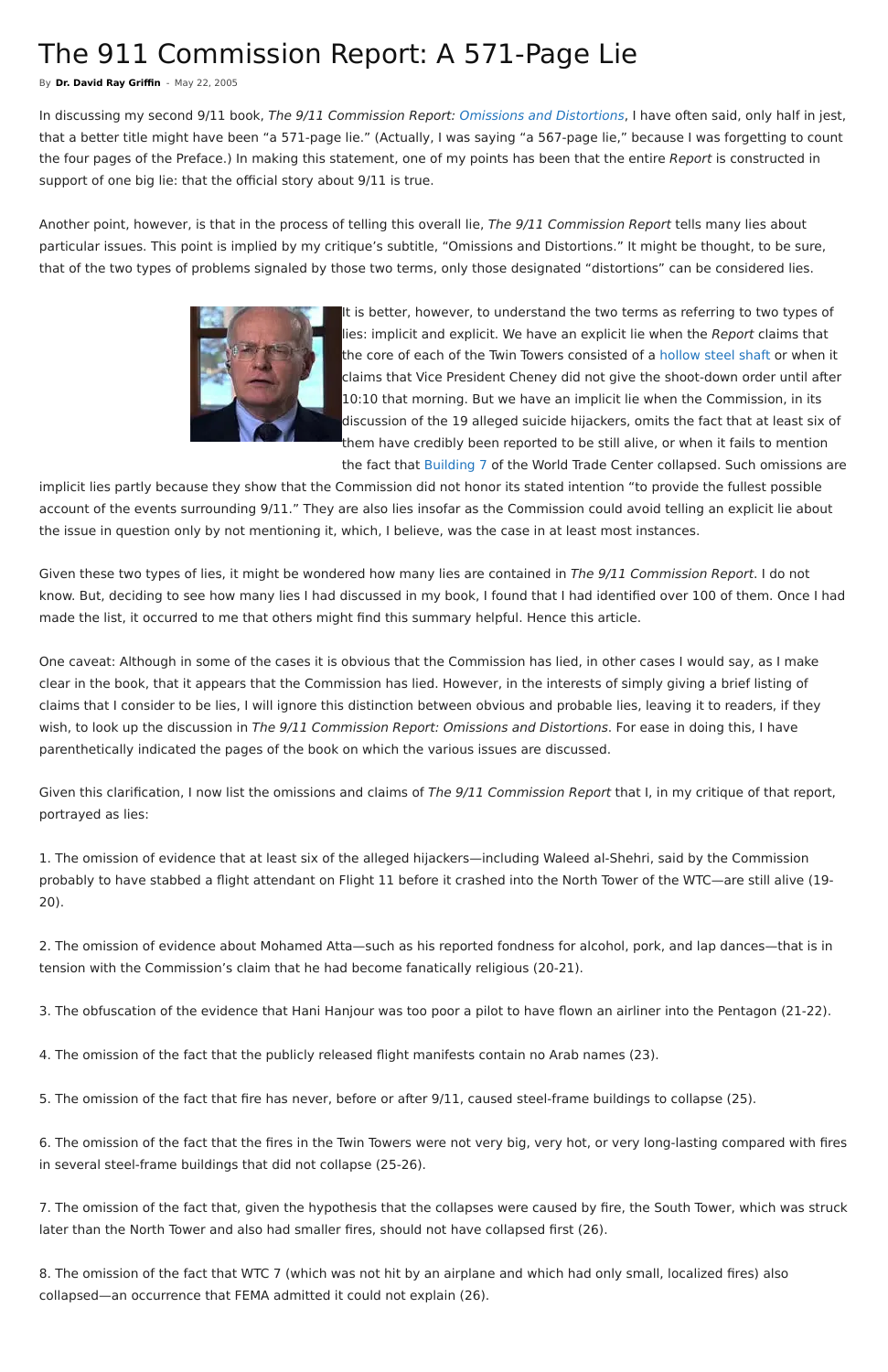9. The omission of the fact that the collapse of the Twin Towers (like that of Building 7) exemplified at least 10 features suggestive of controlled demolition (26-27).

10. The claim that the core of each of the Twin Towers was "a hollow steel shaft"—a claim that denied the existence of the 47 massive steel columns that in reality constituted the core of each tower and that, given the "pancake theory" of the collapses, should have still been sticking up many hundreds of feet in the air (27-28).

11. The omission of [Larry Silverstein's statement](https://911truth.org/destruction-of-the-world-trade-center-why-the-official-account-cannot-be-true/) that he and the fire department commander decided to "pull" Building 7 (28).

12. The omission of the fact that the steel from the WTC buildings was quickly removed from the crime scene and shipped overseas before it could be analyzed for evidence of explosives (30).

13. The omission of the fact that because Building 7 had been evacuated before it collapsed, the official reason for the rapid removal of the steel—that some people might still be alive in the rubble under the steel—made no sense in this case (30).

18. The omission of the fact that there are photos showing that the west wing's fa $\tilde{A}$ §ade did not collapse until 30 minutes after the strike and also that the entrance hole appears too small for a Boeing 757 to have entered (34).

14. The omission of Mayor Giuliani's statement that he had received word that the World Trade Center was going to collapse (30-31).

15. The omission of the fact that President Bush's brother Marvin and his cousin Wirt Walker III were both principals in the company in charge of security for the WTC (31-32).

16. The omission of the fact that the west wing of the Pentagon would have been the least likely spot to be targeted by al-Qaeda terrorists, for several reasons (33-34).

17. The omission of any discussion of whether the damage done to the Pentagon was consistent with the impact of a Boeing 757 going several hundred miles per hour (34).

19. The omission of all testimony that has been used to cast doubt on whether remains of a Boeing 757 were visible either inside or outside the Pentagon (34-36).

20. The omission of any discussion of whether the Pentagon has a anti-missile defense system that would have brought down a commercial airliner—even though the Commission suggested that the al-Qaeda terrorists did not attack a nuclear power plant because they assumed that it would be thus defended (36).

21. The omission of the fact that pictures from various security cameras—including the camera at the gas station across from the Pentagon, the film from which was reportedly confiscated by the FBI immediately after the strike—could presumably answer the question of what really hit the Pentagon (37-38).

22. The omission of Secretary of Defense Rumsfeld's reference to "the missile [used] to damage [the Pentagon]" (39).

23. The apparent endorsement of a wholly unsatisfactory answer to the question of why the Secret Service agents allowed President Bush to remain at the Sarasota school at a time when, given the official story, they should have assumed that a hijacked airliner might be about to crash into the school (41-44).

24. The failure to explore why the Secret Service did not summon fighter jets to provide air cover for Air Force One (43-46).

25. The claims that when the presidential party arrived at the school, no one in the party knew that several planes had been hijacked (47-48).

26. The omission of the report that Attorney General Ashcroft was warned to stop using commercial airlines prior to 9/11 (50).

27. The omission of David Schippers' claim that he had, on the basis of information provided by FBI agents about upcoming attacks in lower Manhattan, tried unsuccessfully to convey this information to Attorney General Ashcroft during the six weeks prior to 9/11 (51).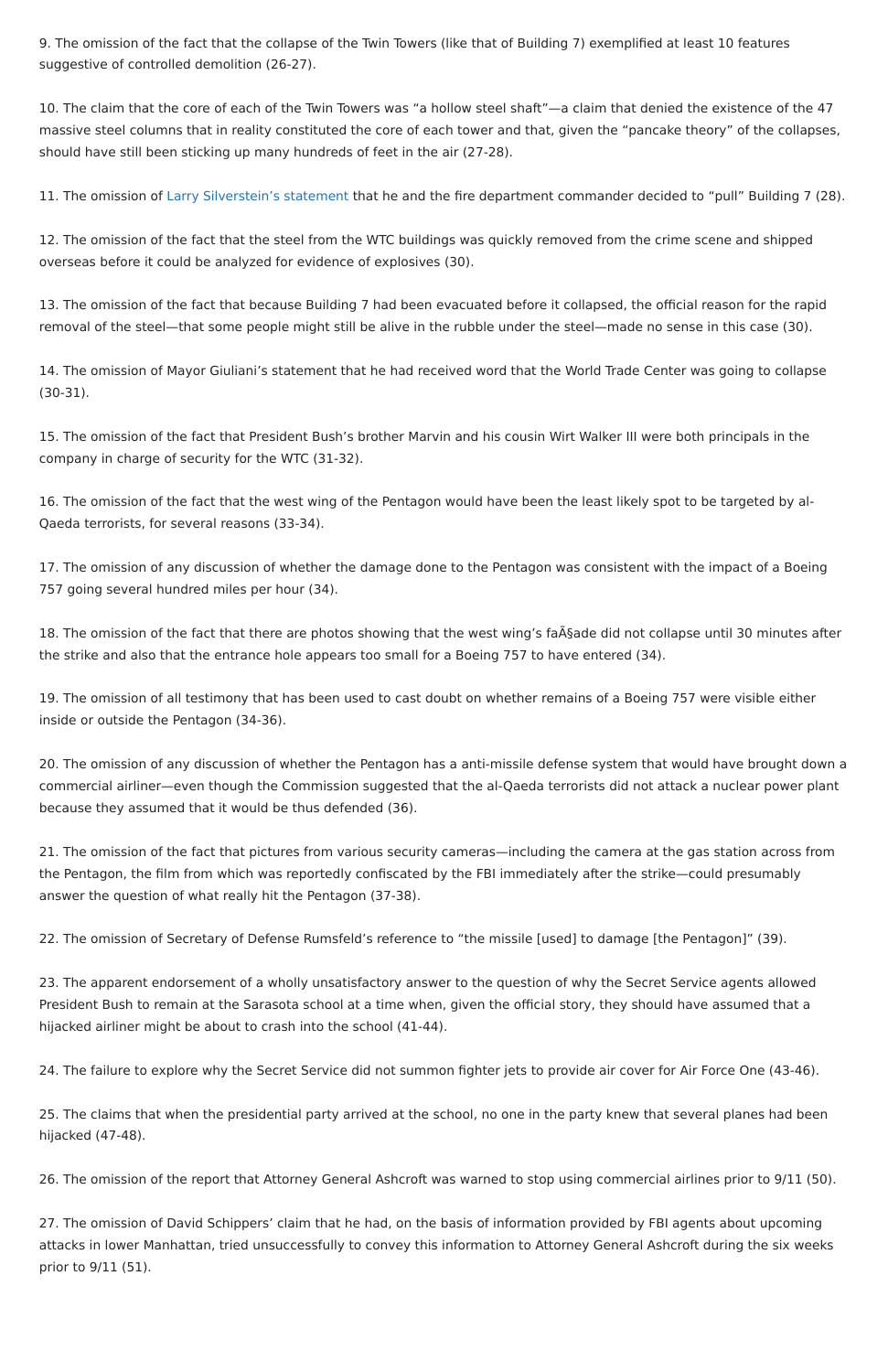28. The omission of any mention of the FBI agents who reportedly claimed to have known the targets and dates of the attacks well in advance (51-52).

29. The claim, by means of a circular, question-begging rebuttal, that the unusual purchases of put options prior to 9/11 did not imply advance knowledge of the attacks on the part of the buyers (52-57).

30. The omission of reports that both Mayor Willie Brown and some Pentagon officials received warnings about flying on 9/11 (57).

31. The omission of the report that Osama bin Laden, who already was America's "most wanted" criminal, was treated in July 2001 by an American doctor in the American Hospital in Dubai and visited by the local CIA agent (59).

32. The omission of news stories suggesting that after 9/11 the US military in Afghanistan deliberately allowed Osama bin Laden to escape (60).

33. The omission of reports, including the report of a visit to Osama bin Laden at the hospital in Dubai by the head of Saudi intelligence, that were in tension with the official portrayal of Osama as disowned by his family and his country (60-61).

34. The omission of Gerald Posner's account of Abu Zubaydah's testimony, according to which three members of the Saudi royal family—all of whom later died mysteriously within an eight-day period—were funding al-Qaeda and had advance knowledge of the 9/11 attacks (61-65).

35. The Commission's denial that it found any evidence of Saudi funding of al-Qaeda (65-68).

36. The Commission's denial in particular that it found any evidence that money from Prince Bandar's wife, Princess Haifa, went to al-Qaeda operatives (69-70).

37. The denial, by means of simply ignoring the distinction between private and commercial flights, that the private flight carrying Saudis from Tampa to Lexington on September 13 violated the rules for US airspace in effect at the time (71-76).

38. The denial that any Saudis were allowed to leave the United States shortly after 9/11 without being adequately investigated (76-82).

39. The omission of evidence that Prince Bandar obtained special permission from the White House for the Saudi flights (82- 86).

40. The omission of Coleen Rowley's claim that some officials at FBI headquarters did see the memo from Phoenix agent Kenneth Williams (89-90).

41. The omission of Chicago FBI agent Robert Wright's charge that FBI headquarters closed his case on a terrorist cell, then used intimidation to prevent him from publishing a book reporting his experiences (91).

42. The omission of evidence that FBI headquarters sabotaged the attempt by Coleen Rowley and other Minneapolis agents to obtain a warrant to search Zacarias Moussaoui's computer (91-94).

43. The omission of the 3.5 hours of testimony to the Commission by former FBI translator Sibel Edmonds—testimony that, according to her later public letter to Chairman Kean, revealed serious 9/11-related cover-ups by officials at FBI headquarters (94-101).

44. The omission of the fact that General Mahmoud Ahmad, the head of Pakistan's intelligence agency (the ISI), was in Washington the week prior to 9/11, meeting with CIA chief George Tenet and other US officials (103-04).

45. The omission of evidence that ISI chief Ahmad had ordered \$100,000 to be sent to Mohamed Atta prior to 9/11 (104-07).

46. The Commission's claim that it found no evidence that any foreign government, including Pakistan, had provided funding for the al-Qaeda operatives (106).

47. The omission of the report that the Bush administration pressured Pakistan to dismiss Ahmad as ISI chief after the appearance of the story that he had ordered ISI money sent to Atta (107-09).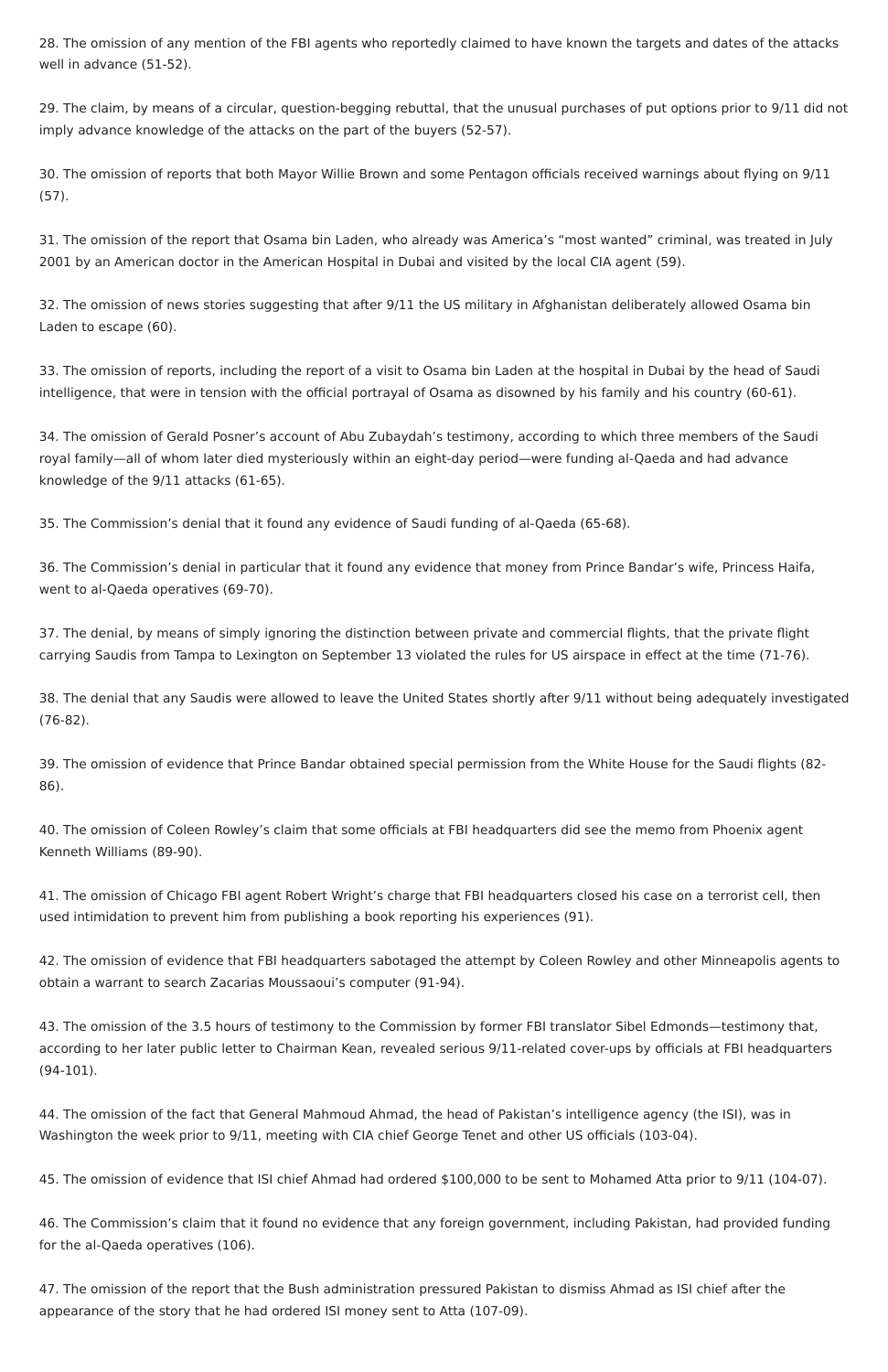48. The omission of evidence that the ISI (and not merely al-Qaeda) was behind the assassination of Ahmad Shah Masood (the leader of Afghanistan's Northern Alliance), which occurred just after the week-long meeting between the heads of the CIA and the ISI (110-112).

49. The omission of evidence of ISI involvement in the kidnapping and murder of Wall Street Reporter Daniel Pearl (113).

50. The omission of Gerald Posner's report that Abu Zubaydah claimed that a Pakistani military officer, Mushaf Ali Mir, was closely connected to both the ISI and al-Qaeda and had advance knowledge of the 9/11 attacks (114).

51. The omission of the 1999 prediction by ISI agent Rajaa Gulum Abbas that the Twin Towers would be "coming down" (114).

52. The omission of the fact that President Bush and other members of his administration repeatedly spoke of the 9/11 attacks as "opportunities" (116-17).

53. The omission of the fact that The Project for the New American Century, many members of which became key figures in the Bush administration, published a document in 2000 saying that "a new Pearl Harbor" would aid its goal of obtaining funding for a rapid technological transformation of the US military (117-18).

54. The omission of the fact that Donald Rumsfeld, who as head of the commission on the US Space Command had recommended increased funding for it, used the attacks of 9/11 on that very evening to secure such funding (119-22).

55. The failure to mention the fact that three of the men who presided over the failure to prevent the 9/11 attacks—Secretary Rumsfeld, General Richard Myers, and General Ralph Eberhart—were also three of the strongest advocates for the US Space Command (122).

56. The omission of the fact that Unocal had declared that the Taliban could not provide adequate security for it to go ahead with its oil-and-gas pipeline from the Caspian region through Afghanistan and Pakistan (122-25).

57. The omission of the report that at a meeting in July 2001, US representatives said that because the Taliban refused to agree to a US proposal that would allow the pipeline project to go forward, a war against them would begin by October (125-26).

58. The omission of the fact that Zbigniew Brzezinski in his 1997 book had said that for the United States to maintain global primacy, it needed to gain control of Central Asia, with its vast petroleum reserves, and that a new Pearl Harbor would be helpful in getting the US public to support this imperial effort (127-28).

59. The omission of evidence that some key members of the Bush administration, including Donald Rumsfeld and his deputy Paul Wolfowitz, had been agitating for a war with Iraq for many years (129-33).

60. The omission of notes of Rumsfeld's conversations on 9/11 showing that he was determined to use the attacks as a pretext for a war with Iraq (131-32).

61. The omission of the statement by the Project for the New American Century that "the need for a substantial American force presence in the Gulf transcends the issue of the regime of Saddam Hussein" (133-34).

62. The claim that FAA protocol on 9/11 required the time-consuming process of going through several steps in the chain of

command–even though the Report cites evidence to the contrary (158).

63. The claim that in those days there were only two air force bases in NORAD's Northeast sector that kept fighters on alert and that, in particular, there were no fighters on alert at either McGuire or Andrews (159-162).

64. The omission of evidence that Andrews Air Force Base did keep several fighters on alert at all times (162-64).

65. The acceptance of the twofold claim that Colonel Marr of NEADS had to telephone a superior to get permission to have fighters scrambled from Otis and that this call required eight minutes (165-66).

66. The endorsement of the claim that the loss of an airplane's transponder signal makes it virtually impossible for the US military's radar to track that plane (166-67).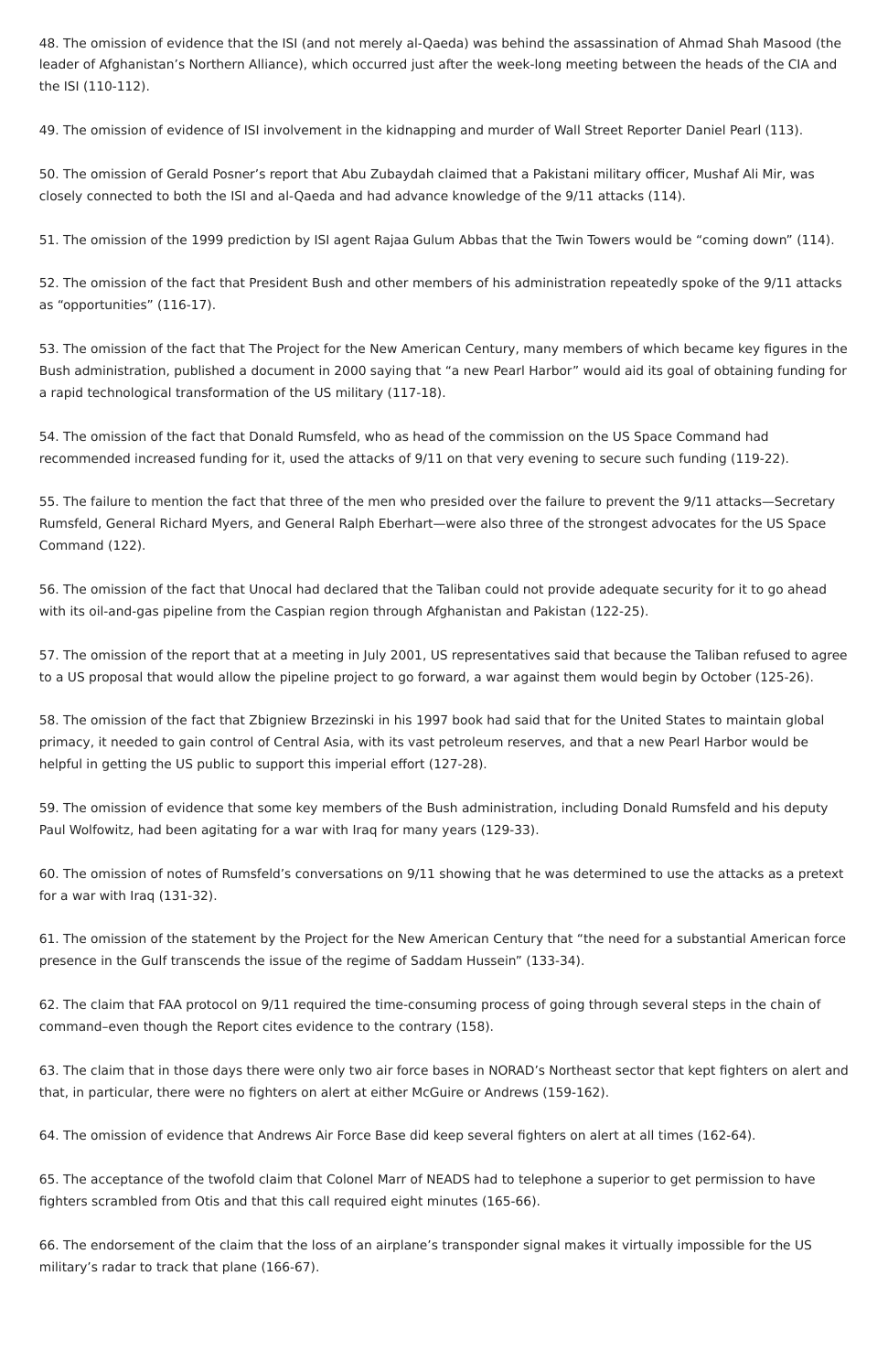67. The claim that the Payne Stewart interception did not show NORAD's response time to Flight 11 to be extraordinarily slow (167-69).

68. The claim that the Otis fighters were not airborne until seven minutes after they received the scramble order because they did not know where to go (174-75).

69. The claim that the US military did not know about the hijacking of Flight 175 until 9:03, when it was crashing into the South Tower (181-82).

70. The omission of any explanation of (a) why NORAD's earlier report, according to which the FAA had notified the military about the hijacking of Flight 175 at 8:43, was now to be considered false and (b) how this report, if it was false, could have been published and then left uncorrected for almost three years (182).

71. The claim that the FAA did not set up a teleconference until 9:20 that morning (183).

72. The omission of the fact that a memo by Laura Brown of the FAA says that its teleconference was established at about 8:50 and that it included discussion of Flight 175's hijacking (183-84, 186).

73. The claim that the NMCC teleconference did not begin until 9:29 (186-88).

74. The omission, in the Commission's claim that Flight 77 did not deviate from its course until 8:54, of the fact that earlier reports had said 8:46 (189-90).

75. The failure to mention that the report that a large jet had crashed in Kentucky, at about the time Flight 77 disappeared from FAA radar, was taken seriously enough by the heads of the FAA and the FBI's counterterrorism unit to be relayed to the White House (190).

76. The claim that Flight 77 flew almost 40 minutes through American airspace towards Washington without being detected by the military's radar (191-92).

77. The failure to explain, if NORAD's earlier report that it was notified about Flight 77 at 9:24 was "incorrect," how this erroneous report could have arisen, i.e., whether NORAD officials had been lying or simply confused for almost three years (192-93).

78. The claim that the Langley fighter jets, which NORAD had previously said were scrambled to intercept Flight 77, were actually scrambled in response to an erroneous report from an (unidentified) FAA controller at 9:21 that Flight 11 was still up and was headed towards Washington (193-99).

79. The claim that the military did not hear from the FAA about the probable hijacking of Flight 77 before the Pentagon was struck (204-12).

80. The claim that Jane Garvey did not join Richard Clarke's videoconference until 9:40, after the Pentagon was struck (210).

81. The claim that none of the teleconferences succeeded in coordinating the FAA and military responses to the hijackings because "none of [them] included the right officials from both the FAA and the Defense Department"—although Richard Clarke says that his videoconference included FAA head Jane Garvey as well as Secretary of Defense Rumsfeld and General Richard Myers, the acting chair of the joint chiefs of staff (211).

82. The Commission's claim that it did not know who from the Defense Department participated in Clarke's videoconference although Clarke's book said that it was Donald Rumsfeld and General Myers (211-212).

83. The endorsement of General Myers' claim that he was on Capitol Hill during the attacks, without mentioning Richard Clarke's contradictory account, according to which Myers was in the Pentagon participating in Clarke's videoconference (213- 17).

84. The failure to mention the contradiction between Clarke's account of Rumsfeld's whereabouts that morning and Rumsfeld's own accounts (217-19).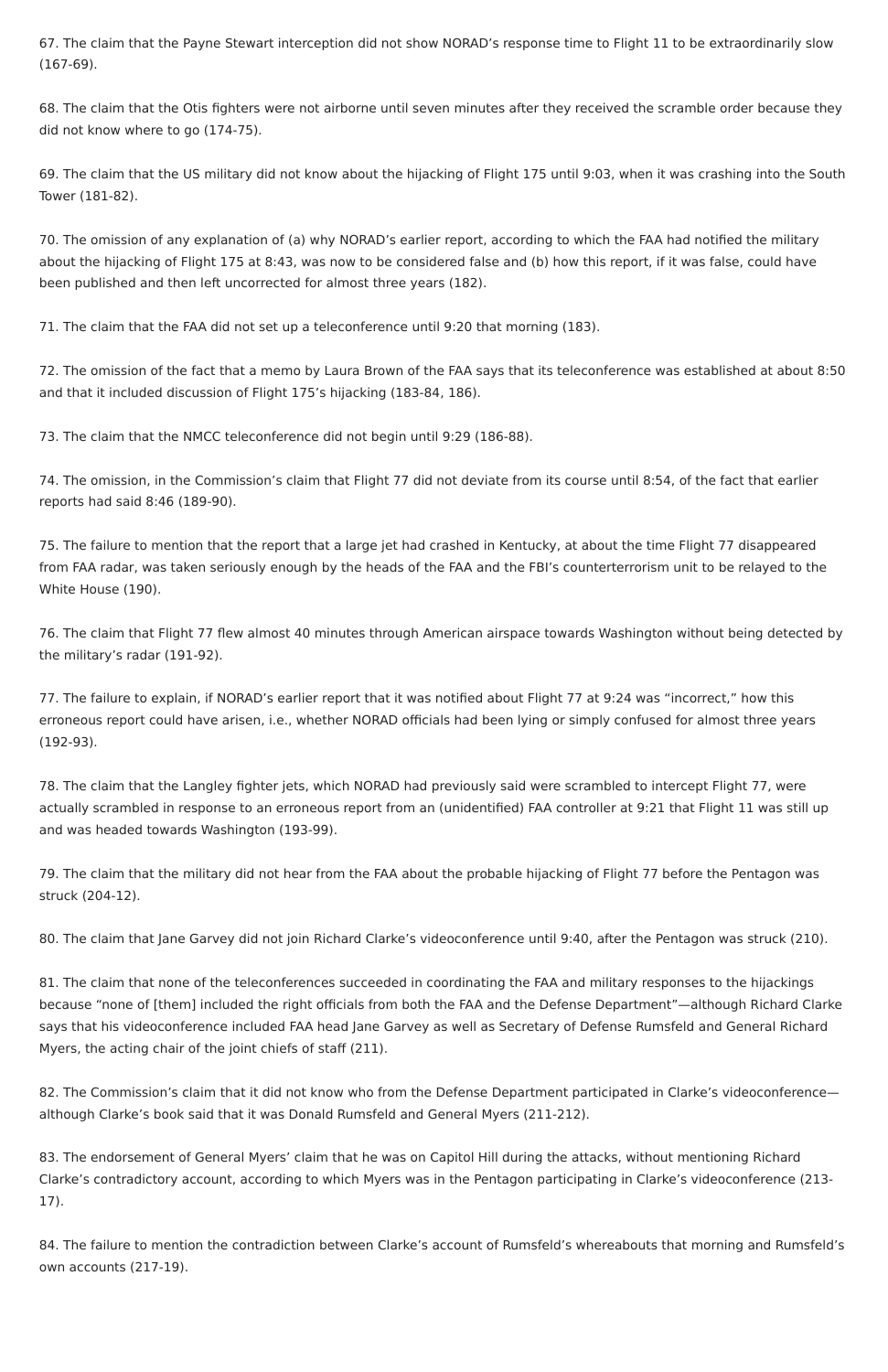85. The omission of Secretary of Transportation Norman Mineta's testimony, given to the Commission itself, that Vice-President Cheney and others in the underground shelter were aware by 9:26 that an aircraft was approaching the Pentagon (220).

86. The claim that Pentagon officials did not know about an aircraft approaching Pentagon until 9:32, 9:34, or 9:36—in any case, only a few minutes before the building was hit (223).

87. The endorsement of two contradictory stories about the aircraft that hit the Pentagon—one in which it executed a 330 degree downward spiral (a "high-speed dive") and another in which there is no mention of this maneuver (222-23).

88. The claim that the fighter jets from Langley, which were allegedly scrambled to protect Washington from "Phantom Flight 11," were nowhere near Washington because they were mistakenly sent out to sea (223-24).

89. The omission of all the evidence suggesting that the aircraft that hit the Pentagon was not Flight 77 (224-25).

90. The claim that the military was not notified by the FAA about Flight 93's hijacking until after it crashed (227-29, 232, 253).

91. The twofold claim that the NMCC did not monitor the FAA-initiated conference and then was unable to get the FAA connected to the NMCC-initiated teleconference (230-31).

92. The omission of the fact that the Secret Service is able to know everything that the FAA knows (233).

93. The omission of any inquiry into why the NMCC initiated its own teleconference if, as Laura Brown of the FAA has said, this is not standard protocol (234).

94. The omission of any exploration of why General Montague Winfield not only had a rookie (Captain Leidig) take over his role as the NMCC's Director of Operations but also left him in charge after it was clear that the Pentagon was facing an unprecedented crisis (235-36).

95. The claim that the FAA (falsely) notified the Secret Service between 10:10 and 10:15 that Flight 93 was still up and headed towards Washington (237).

96. The claim that Vice President Cheney did not give the shoot-down authorization until after 10:10 (several minutes after Flight 93 had crashed) and that this authorization was not transmitted to the US military until 10:31 (237-41).

97. The omission of all the evidence indicating that Flight 93 was shot down by a military plane (238-39, 252-53).

98. The claim that Richard Clarke did not receive the requested shoot-down authorization until 10:25 (240).

99. The omission of Clarke's own testimony, which suggests that he received the shoot-down authorization by 9:50 (240).

100. The claim that Cheney did not reach the underground shelter (the PEOC [Presidential Emergency Operations Center]) until 9:58 (241-44).

101. The omission of multiple testimony, including that of Norman Mineta to the Commission itself, that Cheney was in the PEOC before 9:20 (241-44).

102. The claim that shoot-down authorization must be given by the president (245).

103. The omission of reports that Colonel Marr ordered a shoot-down of Flight 93 and that General Winfield indicated that he and others at the NMCC had expected a fighter jet to reach Flight 93 (252).

104. The omission of reports that there were two fighter jets in the air a few miles from NYC and three of them only 200 miles from Washington (251).

105. The omission of evidence that there were at least six bases with fighters on alert in the northeastern part of the United States (257-58).

106. The endorsement of General Myers' claim that NORAD had defined its mission in terms of defending only against threats from abroad (258-62).